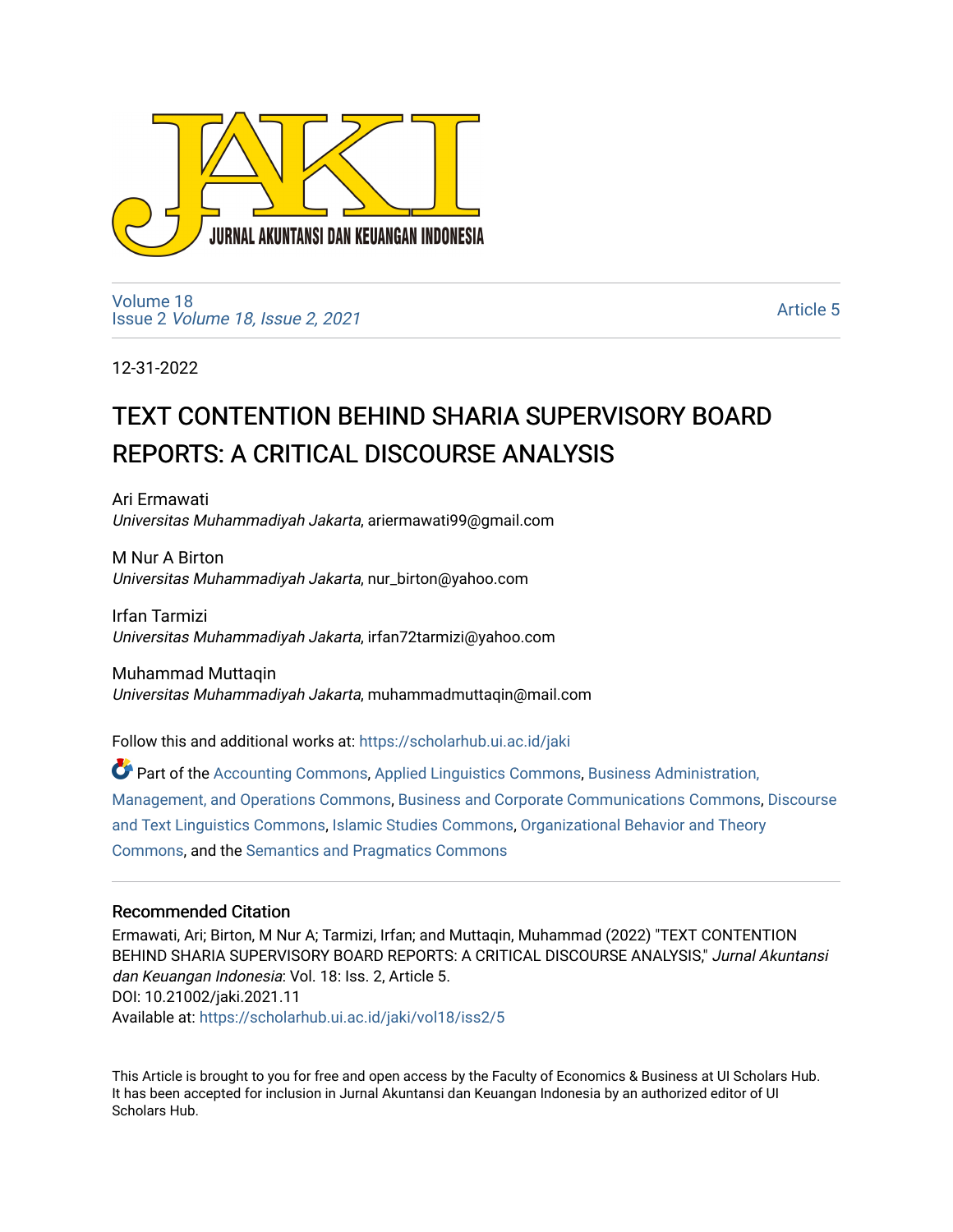Jurnal Akuntansi dan Keuangan Indonesia Volume 18 Issue 2 December 2021

# **TEXT CONTENTION BEHIND SHARIA SUPERVISORY BOARD REPORTS: A CRITICAL DISCOURSE ANALYSIS**

#### **Ari Ermawati**

*Magister Akuntansi, Fakultas Ekonomi dan Bisnis, Universitas Muhammadiyah Jakarta* ariermawati99@gmail.com

#### **M. Nur A Birton**

*Magister Akuntansi, Fakultas Ekonomi dan Bisnis, Universitas Muhammadiyah Jakarta* nur\_birton@yahoo.com

#### **M. Irfan Tarmizi**

*Program Studi Akuntansi, Fakultas Ekonomi dan Bisnis, Universitas Muhammadiyah Jakarta* m.irfan@umj.ac.id

#### **Muhammad Muttaqin**

*Magister Akuntansi, Fakultas Ekonomi dan Bisnis, Universitas Muhammadiyah Jakarta* muhammadmuttaqin@mail.com

#### *Abstract*

*Sharia Supervisory Board Reports (SSBRs) have an interest in convincing the public that entities supervised by a Sharia Supervisory Board (SSB) are sharia-compliant and reflective of Good Corporate Governance (GCG) practices. Failure in public convincing will be detrimental to Islamic banks' reputation as well as the SSB's image and credibility. This study aimed to critically assess how the SSB produces reports as texts to persuade the public using Critical Discourse Analysis (CDA). We analyzed four SSBRs from two Islamic Commercial Banks (ICBs) and two Islamic Business Units (IBUs) owned by other ICBs as well as interviews for data triangulation. We employed three of Halliday's CDA structures for data analysis: text as microstructure as well as the context of situation and the context of culture as macrostructure. The results are as follows. First, microstructure analysis on SSB members' performance and personality shows that language practices used to build their character and positive image at semantic and syntactic levels are in place. Second, the context of situation trilogy reveals that the SSB only focuses on language compiling practices to direct readers into a desired direction while maintaining its existence and legitimacy. Third, the context of culture indicates that the SSBRs become more concerned with formality than substance, annexing a manipulative potential on reality. Also, it is identified that the SSBRs serve only as a fullfilment of regulations or internationally applied guidelines of SSB roles*

*Keywords: Critical Discourse Analysis, Sharia Supervisory Board, Sharia Supervisory Board Report, Islamic Bank, Good Corporate Governance*

#### **Abstrak**

Laporan Dewan Pengawas Syariah (LDPS) berkepentingan meyakinkan publik bahwa entitas yang diawasi oleh Dewan Pengawas Syariah (DPS) telah menerapkan prinsip Syariah sebagai cerminan penerapan *Good Corporate Governance (GCG)*. Kegagalan DPS meyakinkan publik berpotensi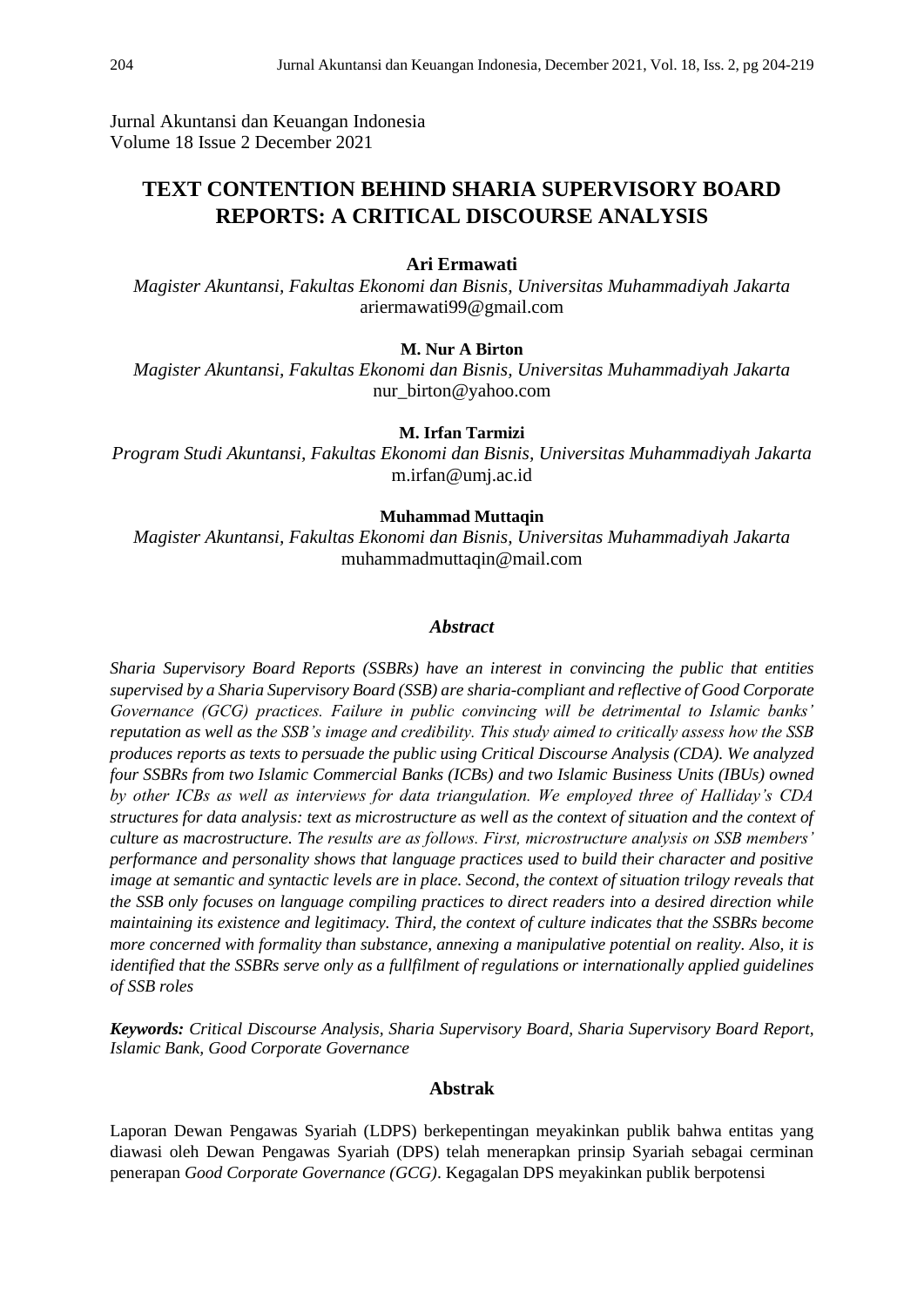menurunkan reputasi bank syariah termasuk citra dan kredibilitas mereka sendiri. Penelitian ini bertujuan menilai secara kritis bagaimana DPS menghasilkan laporan sebagai teks dalam memersuasi publik menggunakan metode *Critical Discourse Analysis* (CDA). Data terdiri dari dua laporan DPS BUS dan DPS UUS serta hasil wawancara DPS sebagai triangulasi. Analisa data menggunakan tiga struktur CDA Halliday yaitu *text* (sebagai struktur mikro), serta *context of situation* dan *context of culture* (sebagai struktur makro). Hasil penelitian menunjukan bahwa, pertama, melalui analisa tematik struktur mikro teks atas informasi personal dan kinerja DPS, ditemukan praktik bahasa sebagai upaya membangun karakter dan citra positif DPS. Kedua, dari pembacaan trilogi konteks situasi DPS hanya fokus menyusun praktik bahasa dengan tujuan membawa pembaca teks kearah yang diinginkan terutama untuk mempertahankan eksistensi dan legitimasi. Ketiga, pada konteks budaya, LDPS lebih mementingkan formalitas daripada isi, sehingga berpotensi memanipulasi realitas, serta sekedar memenuhi regulasi dan berbagai pedoman atas peran DPS yang dijalankan secara internasional.

*Kata Kunci: Critical Discourse Analysis,* Dewan Pengawas Syariah*,* Laporan Dewan Pengawas Syariah*,* Bank Syariah*, Good Corporate Governance*

#### **INTRODUCTION**

Governance in Islamic banks has a unique concept on the attachment of *tauhid*  ideology and obligation emphasis to comply with sharia principles in all products, instruments, and management (Arif et al. 2018; Ibrahim et al. 2004; Rama 2018). To realize sharia-compliant governance, the existence of a Sharia Supervisory Board (SSB) is compulsory (Kasi and Mahmood 2019). Hence, the SSB is a unique feature that exists only in Islamic institutions, guaranteeing that all activities are sharia-compliant (Nathan Garas and Pierce 2010) and directly accountable to the banks, the National Sharia Board (NSB), and the public.

Waluyo (2016) and Haniffa (2010) noted the three main roles of the SSB in Islamic banks. First, it acts in *ex ante* audits, or in reviews of sharia compliance before the occurrence of contracts or transactions with all parties, with the aim of ensuring that all contracts are according to sharia principles. The second role is in *ex post* audits, or the supervision of sharia compliance after transactions by examining the activity reports and financial statements of Islamic banks. Third, it plays a role in the calculation of zakat payments. These roles are then outlined in a written report, hereinafter referred to as the Sharia Supervisory Board Report (SSBR). It is a treatise of the SSB's periodic activities and performance as a proof of accountability to the public, investors, shareholders, creditors, and regulators (Widyanto 2010).

Indeed, Islamic banks have more detailed responsibilities in terms of disclosure (Hanum and Sholihin 2019), including through the SSBR. Although it is not the only report submitted by Islamic banks, the SSBR has a vital role in gaining public legitimacy and informing investor decisions (Misbach 2015). Technically, the SSBR, in general, contains information in the form of a scope description of the nature of work and an opinion paragraph on the entity as a guarantee that the bank has operated under sharia principles (Hadi 2017).

Despite regular SSBR submission, SSB performance often garners negative attention. A study by Grais and Pellegrini (2006) on Islamic banks in sixteen countries shows several weaknesses in the internal mechanisms of corporate governance regarding SSB performance, mainly due to a lack of competence. Meanwhile, Muhammad (2018) shows more explicit problems in Malaysian Islamic banks, such as the SSB working not full time and technically coming to the bank only when giving sharia opinions without looking at the substance and the effects of issuing such opinions. On the other hand, Islamic Financial Institutions (IFIs) seem to be less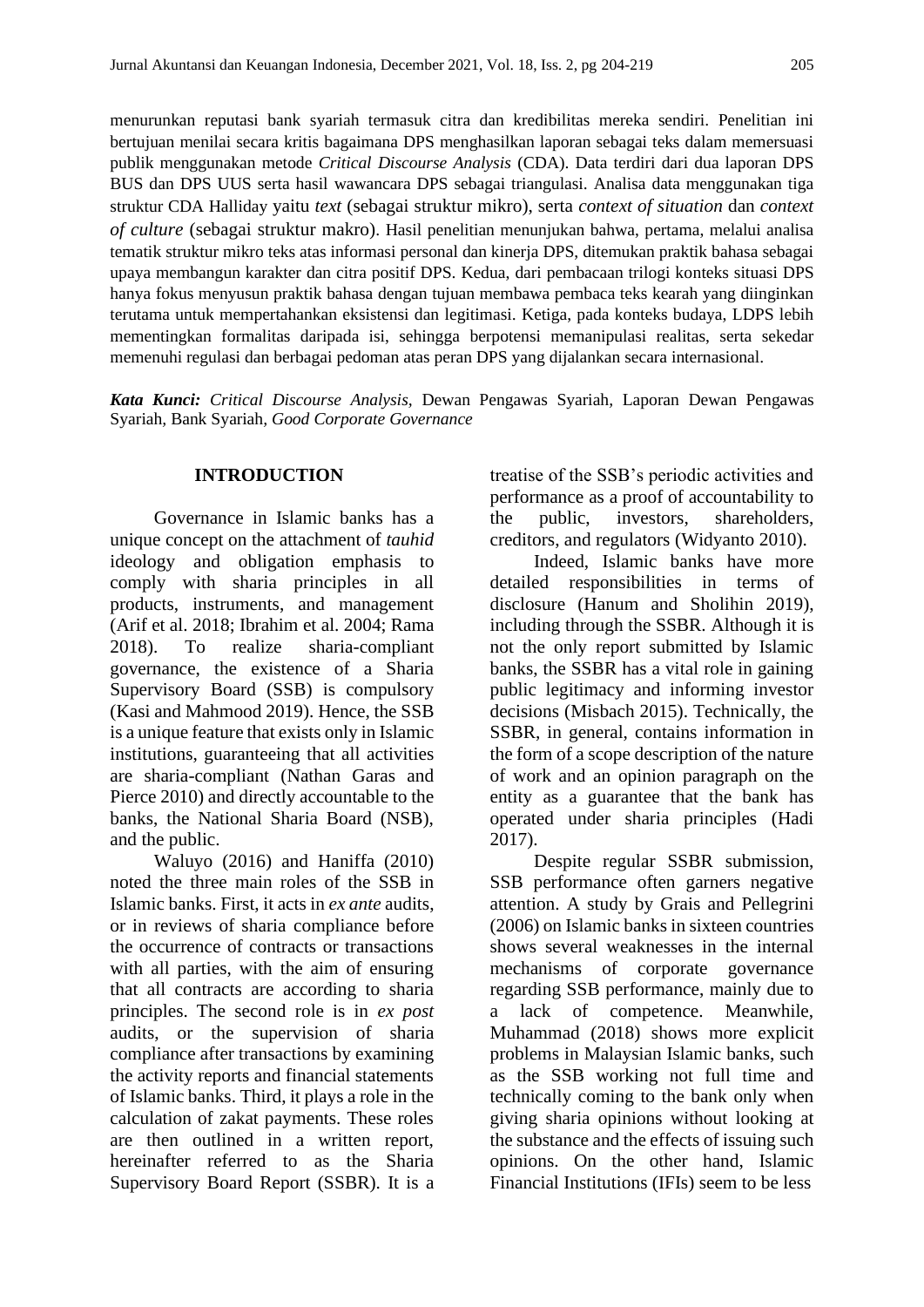concerned with this minimum role played by the SSB. Also from Malaysia, Hasan (2011) states that the Gulf Corporation Council (GCC) and the UK find that IFIs rarely review or evaluate the SSB's contribution and performance when their contracts are extended. This implies that the existence of an SSB in an IFI is only regarded as a complement to the IFI as a sharia-labeled entity.

Indonesia, Bahrain, Qatar, the UAE, Kuwait, Jordan, Palestine, Pakistan, Nigeria, Malaysia, Brunei, and Bangladesh are 12 out of 25 member countries of the Organization of Islamic Cooperation (OIC) which are considered to have adequate frameworks for sharia supervision regulations both at the national and institutional levels. Meanwhile, Syria, Oman, Yemen, Libya, and Iraq only have regulatory frameworks at the institutional level. The rest, Saudi Arabia, Turkey, Egypt, Morocco, Tunisia, Lebanon, Thailand, and Kazakhstan, do not have any regulatory framework for sharia supervision at all (Grassa 2015).

In Indonesia, there are also negative perceptions of SSB performance, the first of which concerns independence. The appointment and remuneration of SSB members by bank management for assessment and review services have the potential for conflicts of interest that can damage SSB independence, individually (Hamza 2013). For example, it is a peculiar case when SSB members are appointed and paid by Islamic banks and at the same time required to issue a fair opinion when a violation of sharia is taking place, which can damage their as well as the company's image (Jusup 2014).

The second concerns competence. Many SSB members are appointed on the basis of their popularity and charisma. This means that more of them are chosen not because of their competence and scientific background in the fields of economics and sharia law (Fauzi and Supandi 2019; Hidayat 2016).

The third concerns ethics. Technically, many SSB members seldom come to the bank, even in months (Rahmat 2017). More extremely, some SSB members can only be contacted by phone because of their busy schedules outside their position in the SSB. As a result, a great degree of malfunction in tasks performance is taking place (Ana Nurwakhidah 2020; Astuti 2015).

The fourth concerns dual positions. SSB members rarely attend meetings or carry out their daily job because they assume another concurrent position, either as an SSB member of another bank or as a lecturer, or because they play an active role another organization that can interfere with their supervisory function (Kuswanto 2018; Rokan 2018).

Last but not least, in a more pragmatic and rational modern life, religious working environments are not always in line with morals or ethics, especially for those who do not have a complete and deep understanding of their own religion. Without a balance of ethics and religion, there will be a void between values and meanings (Nizar 2018).

These negative perceptions encourage researchers to critically examine how SSBs report their performance to the public in maintaining both their image and the company's. This is where the SSB as the subject of the act of producing (text) SSBRs can be biased. In social activism, bias implies that someone tries to manipulate a report because of certain motivations (Meiden 2016). In recent years, narrative studies on report texts as in content disclosure and language style have been increasingly used by companies to build an image in arriving at a certain position (Meutia and Putra 2017; Riley and Yen 2019).

On this basis, a critical study on SSBRs is crucial because the existing studies on this topic have mostly been descriptive and interpretive. This study used Halliday's Critical Discourse Analysis (CDA) to critically assess how text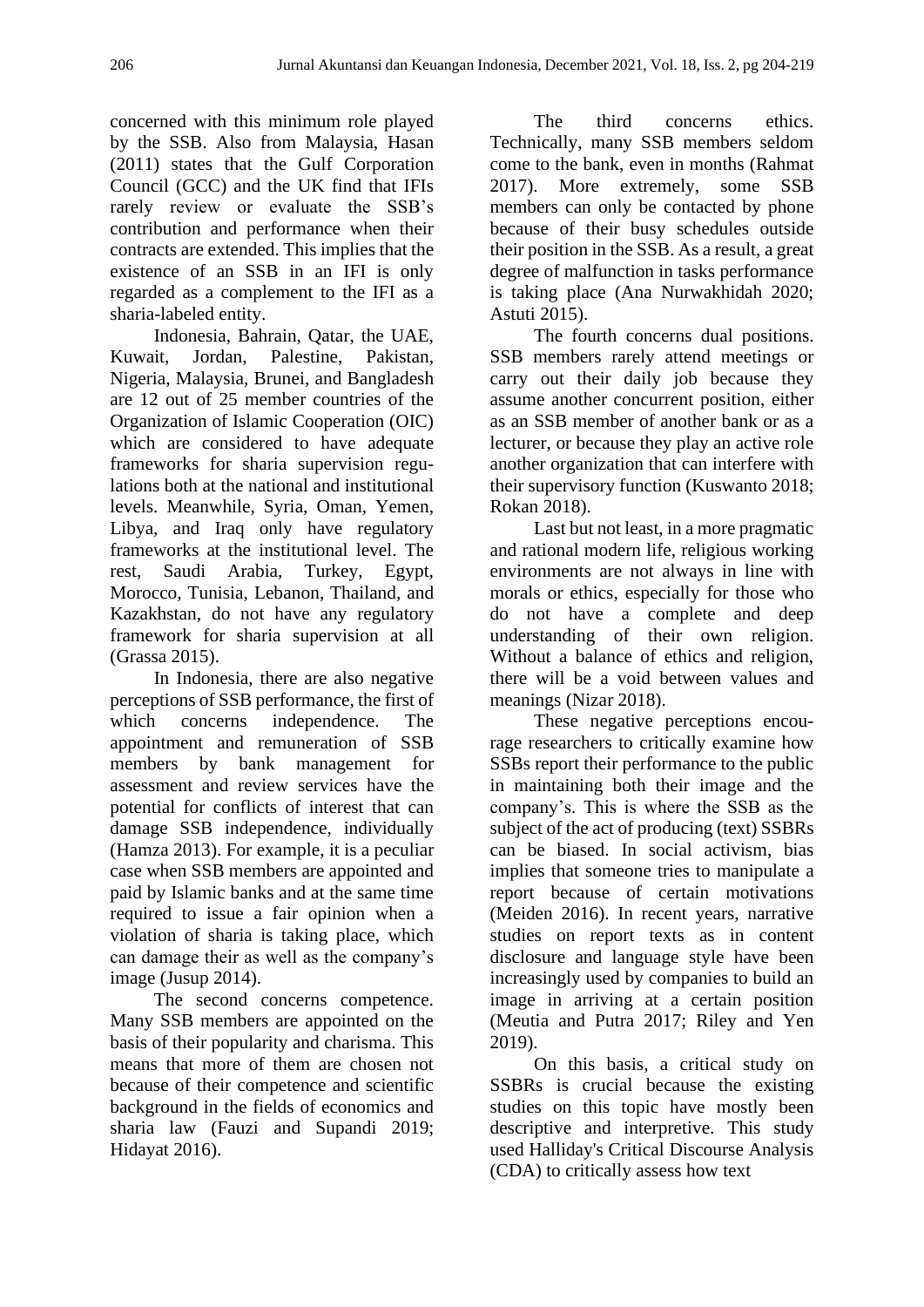producers (SSBs) devote their time and attention to choosing language and building and maintaining their image as well as that of Islamic banks through SSBRs.

As indicated previously, in producing SSBRs, selection of meaningful words is carried out continuously to form a linguistic system (Halliday and Hasan 1985; Meyer et al. 1987). Wuryaningrum (2020) asserts that the linguistic system appearing through discoursive features in grammatical forms has two-part messages: to be conveyed or to be hidden. Therefore, SSBs, through reports that are drawn up in such a way, can cover the various weaknesses in their performance. In the production of reports in a way that seems normal and reasonable through various reporting functions, the ideology of the text producer works by making social relations seem real and natural, hence unknowingly accepted as truth and drowning out the weaknesses of their performance (Mubaligh 2011).

This study aimed to critically assess the contention behind the production of an SSBR as a persuasive text to the public. It raises awareness and provides input for SSBR disclosure, especially as one of the structures of good governance practices. SSBs should not be interpreted only as a 'stimulation tool' to influence readers, but as a reflection of good performance as a Good Corporate Governance (GCG) practice. The question posed in this research is thus how SSBRs can be critically assessed as persuasive texts to the public, of which the answer is derived through a Critical Discourse Analysis.

## **LITERATURE REVIEW**

## *Islamic Good Corporate Governance*

GCG aims to control and improve the company's performance, protect the interests of stakeholders, and improve compliance with the law and generally accepted ethical values (Faozan 2013). This is in agreement with what was expressed by Wolfensohn (1999): GCG aims to provide justice for all stakeholders through greater transparency and accountability (Prastiwi 2017).

The theory of Islamic Corporate Governance (ICG) is a further development of GCG through presentation of a rule or system that ensures the company works in accordance with all principles and policies. From the ICG perspective, humans as company drivers have a role not only to accumulate wealth, but also to position the company as a place to worship Allah  $(\mathscr{E})$  (Hasanah and Kurniawan 2019; Larbsh 2015; Nomran and Haron 2020a). Hence, the need for SSB members of high competence and integrity in the pursuit of sharia-compliant ICG is inevitable.

## **SSB Performance Disclosure in Reports**

Disclosure in a broad sense is intended to provide information. Disclosure of information can provide a sufficient explanation and can represent the actual situation within a corporate entity (Abadi and Janani 2013). The technical presence of an SSB is an important governance mechanism of Islamic banks because it has a major role in managing the risk of noncompliance with sharia rules. In the Islamic banking practice, the most formal way to provide information for users regarding sharia compliance is through SSBRs as a component of the annual report that should reflect what the SSB has done; in other words, SSBRs can also reflect SSB performance (Febianto 2011; Nomran and Haron 2020b).

## **Halliday's Critical Discourse Analysis**

CDA departs from critical linguistics in reference to Halliday's analytical method, including systemic functional linguistics and language content and considered as social semiotics. Language in Halliday's view is closely related to social structure and socio-cultural background. Therefore, functional grammar has an impact on critical discourse analysis (Halliday 1978; Xie 2018). On a very concrete level, language does not contain sentence, but "text" or "discourse" and "exchange of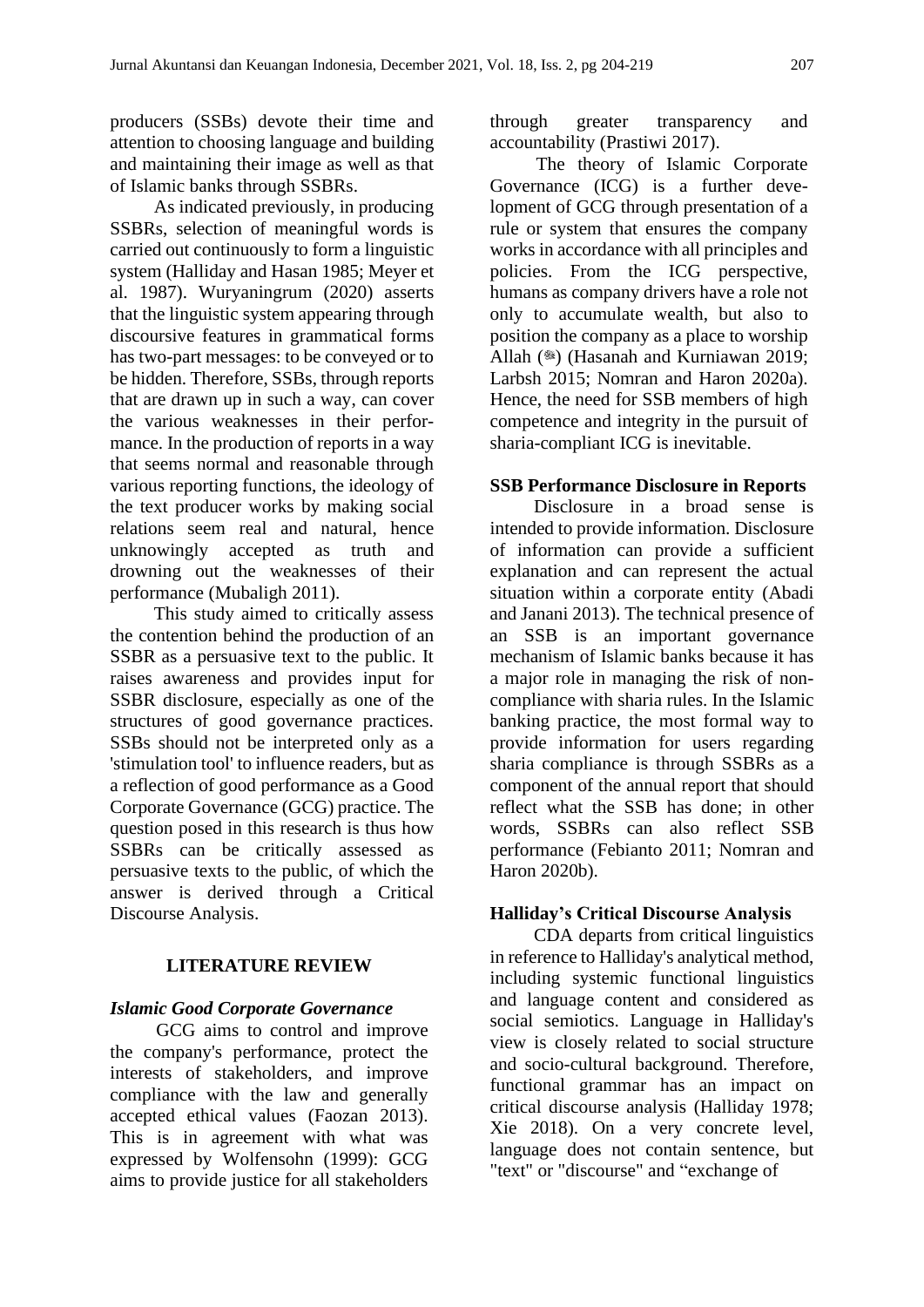

**Halliday's Systemic Functional Linguistic Model** *Source: (Butt et al. 2012; Halliday and Hasan 1985; Wuryaningrum 2020)*

meanings" in interpersonal contexts. Studying a language is essentially paying attention to the text or discourse. Social semiotics itself essentially studies three interrelated aspects: text, the context of situation, and the context of culture (Halliday 1978; Santoso 2008).

Halliday and Hasan (1985) argue that the path to understanding language lies in the study of texts. Text is a language that carries out certain tasks in the context of situation. A text can be realized in addition to the lower levels of the lingual system, such as the lexicogrammatical and phonological systems; it is also the realization of the higher levels of interpretation and so on (Halliday 1978; Meyer et al. 1987). It is the nature of the text to look as if it consists of words and sentences, when it actually consists of meanings(Halliday and Hasan 1985; Meyer et al. 1987; Pennycook 2021).

The context of situation, in Halliday's view (1978), consists of three elements called the situation context trilogy: (1) the field of discourse, referring to the social activities currently taking place and the institutional setting in which the language unit appears; (2) the tenor of discourse, referring to the nature of the relationship between participants, including the understanding of their roles and status in social and lingual contexts; and (3) the mode of discourse, referring to the part of the language that is being played in the situation, including the chosen channel,

whether it be spoken or written (Meiden 2016; Pennycook 2021; Salzmann et al. 1999; Santoso 2008).

In text interpretation, there is still a broader background that must be referred to: the context of culture. The context of culture refers to the actual situational context, the arrangement of certain fields, and the actors and means that have formed the text, not a random collection of characteristics but a whole package that is uniquely coupled in a culture (Halliday and Hasan 1985). In a critical view, a discourse is produced, understood, and interpreted in a certain context (Halliday 1978; Wuryaningrum 2020).

Halliday (1978) explicitly explains the reciprocal relationship between the microstructure, the text, and the macrostructure, the context of situation and culture, which is determinative. The critical approach has a theoretical basis in viewing the interrelationships between microevents and the macrostructures that produce microevents. With the dialectic between macrostructure and microstructure, CDA can reveal the naturalizations that occur and make clear of explanations on social determinations as well as the influence of discourse on participants (Pennycook 2021; Santoso 2008).

Halliday's view can be traced to the premise that discourse is essentially a power struggle. In the critical paradigm, every discourse that appears in the form of text is not seen as natural and neutral, but is a form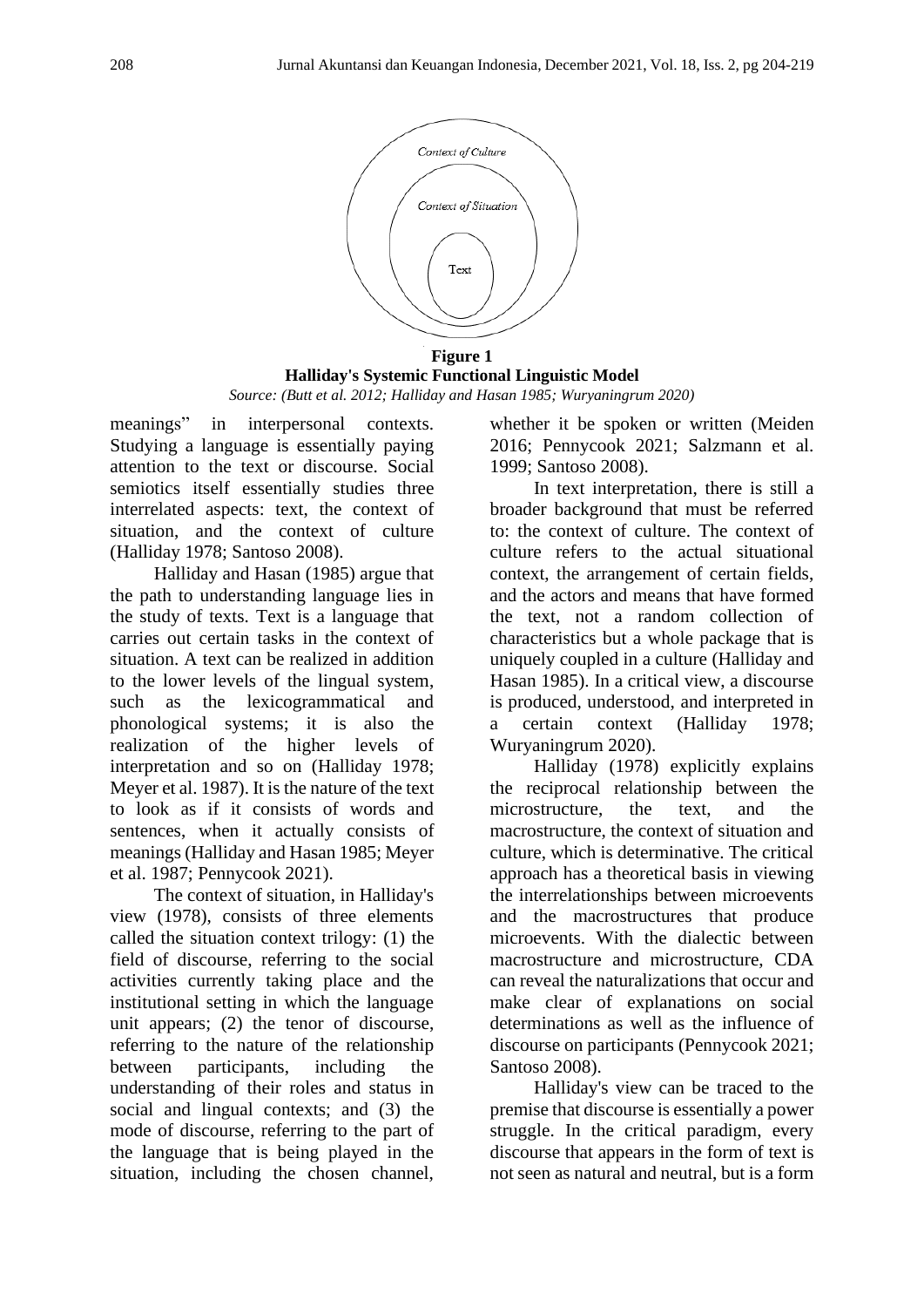of power struggle. Every trivial discourse is a power struggle (Wuryaningrum 2020). Halliday is of the view that studying language is essentially studying language acts. Discourse is a form of interaction, and it has never been a social vacuum or even internal. This has two implications. First, discourse is seen as something that has a purpose, whether to influence, persuade, or refute. Furthermore, Meiden (2016) wrote clearly about Halliday's thoughts in the realm of critical language models; first, language grammar carries a certain ideological position and meaning; second, ideology is a way to win public support; and, third, language is a categorization system, in which the choice of words presents meaning.

#### **METHODS**

#### **Paradigm and Data Sources**

This study uses a qualitative approach with CDA. The data consist of two SSBRs from Islamic commercial banks (ICBs) in Indonesia, Bank A and Bank B, and two Islamic business units (IBUs) owned by Islamic banks in Indonesia, the IBUs of Bank X and Bank Y, combined with the results of semi-structured interviews with four SSB members, one from each bank, as part of data confirmation and triangulation (Halliday 1978; Meiden 2016; Santoso 2008). Due to the pandemic, we conducted the interviews by phone for approximately one hour each.

Generally, CDA employs three levels of data analysis (Dada and Onyas 2021; Musolff 2021; Pennycook 2021; Salzmann et al. 1999). Likewise, this study employed Halliday's three CDA structures; text as microstructure and the context of situation and the context of culture as macrostructure (Halliday and Hasan 1985; Meyer et al. 1987). Observation of the microstructure of the text is carried out by looking at the thematic similarities in the structure of SSBR disclosure and then focusing on language practices that come with various local meanings in semantics that are to be presented to the readers of the text. The

presentation starts from the way the subject uses various elements such as details of words and symbols (Pennycook 2021; Wuryaningrum 2020). Furthermore, observations are also performed on the use of sentence structures in syntax, such as coherences and pronouns. Also, observations on the choice of words in stylistic terms and the way of emphasis in rhetoric terms, as in the use of emphasis in language practices as well as the use of metaphors, are carried out (Halliday 1978; Meiden 2016; Santoso 2008; Wuryaningrum 2020).

Furthermore, the macrostructure of the context of situation is observed using the trilogy approach. The context of situation trilogy is then used to investigate what functions are being executed in the SSBR texts of the four research objects. The other macrostructure, the context of culture, and conversation texts are linked in a wider scope as a discussion of general context (Halliday 1978; Meyer et al. 1987; Pennycook 2021; Salzmann et al. 1999).

The validity of the data in this study is determined using four categories (Sari and Asmendri 2020). First, it is believed that the author credibility is unquestionable and the data are right in focus. Second, results transferability enables the data to be later used as a reference for further investigations. Third, the research depends on the data obtained. Fourth, it concerns the certainty of the validity of the results in the cases or phenomena investigated in this study as have occurred in the field.

#### **RESULTS AND ANALYSIS**

## **Microstructure Analysis of Language Practices in SSBR Texts**

To understand the language practices reflected in the microstructure of the texts, the first step to be taken is to see what content is presented by each report. The thematic similarities in the contents of the reports are identified to facilitate discussion. For this purpose, the contents of the reports of the Islamic banks in this research are shown in Table 1.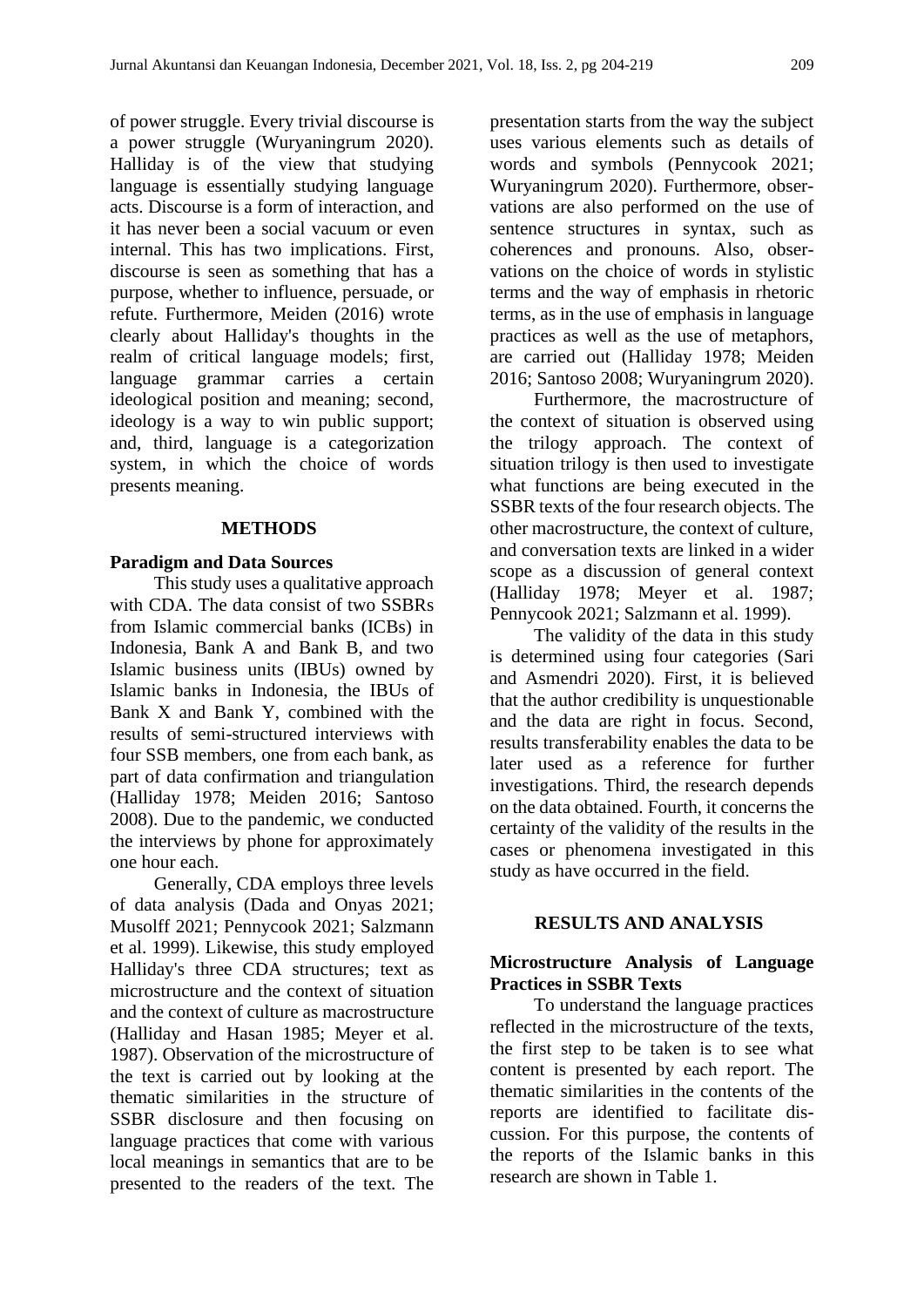| <b>Topic</b>                              | <b>ICB</b>                                                                                             |                                                         | <b>IBU</b>                                                                                        |                                                                                                                                                                         |  |
|-------------------------------------------|--------------------------------------------------------------------------------------------------------|---------------------------------------------------------|---------------------------------------------------------------------------------------------------|-------------------------------------------------------------------------------------------------------------------------------------------------------------------------|--|
|                                           | <b>Bank A</b>                                                                                          | <b>Bank B</b>                                           | <b>Bank X</b>                                                                                     | <b>Bank Y</b>                                                                                                                                                           |  |
| <b>SSB Personal</b><br><b>Information</b> | <b>SSB</b> Criteria                                                                                    | SSB member<br>criteria and<br>requirements              | SSB criteria                                                                                      | SSB member<br>requirements                                                                                                                                              |  |
|                                           | Disclosure of<br><b>Multiple Positions</b><br>at Other Islamic<br>Financial<br>Institutions in<br>2020 | Disclosure of<br>multiple<br>positions                  | Disclosure of<br>concurrent<br>positions at other<br>islamic financial<br>institutions in<br>2020 | Disclosure of<br>concurrent position<br>of ssb                                                                                                                          |  |
| <b>SSB</b><br><b>Performance</b>          | Implementation of<br>SSB duties and<br>Responsibilities                                                | Implementation<br>of ssb duties and<br>responsibilities | Implementation<br>of SSB duties<br>and<br>responsibilities                                        | Implementation of<br>SSB duties and<br>responsibilities                                                                                                                 |  |
|                                           | SSB meeting                                                                                            | SSB meeting                                             | SSB meeting                                                                                       | SSB meeting                                                                                                                                                             |  |
|                                           | SSB opinion<br>regarding<br>compliance with<br>sharia principles                                       | SSB opinions<br>and<br>recommendation                   | <b>SSB</b><br>recommendation<br>for 2020                                                          | Frequency and<br>method of giving<br>advice and<br>supervision of<br>compliance with<br>sharia principles in<br>the capital market to<br>issuers or public<br>companies |  |

**Table 1 SSBR Structure**

Source: processed data

Table 1 presents the elements of SSBR disclosure under similar themes. Two major themes are identified: **a) information about SSB personnel** and **b) SSB performance**. Then these two topics will be analyzed in each sample using the microstructure analysis of Halliday's text dimensions to determine the language practice used (Halliday, 1978; Pennycook, 2021; Salzmann et al., 1999), as presented in Table 2.

As is shown in the two tables above, SSB personal information is presented in such a way to leave the impression of "meaning" that the SSB members of the Islamic bank are "qualified" in readers.

"It is understood that all SSB members in Islamic banks have passed the test. This means that they have integrity and competence. They also take part in competency development training every year. So, with Allah's permission, they are competent at understanding sharia principles."

(source: interview transcript of SSB member 2)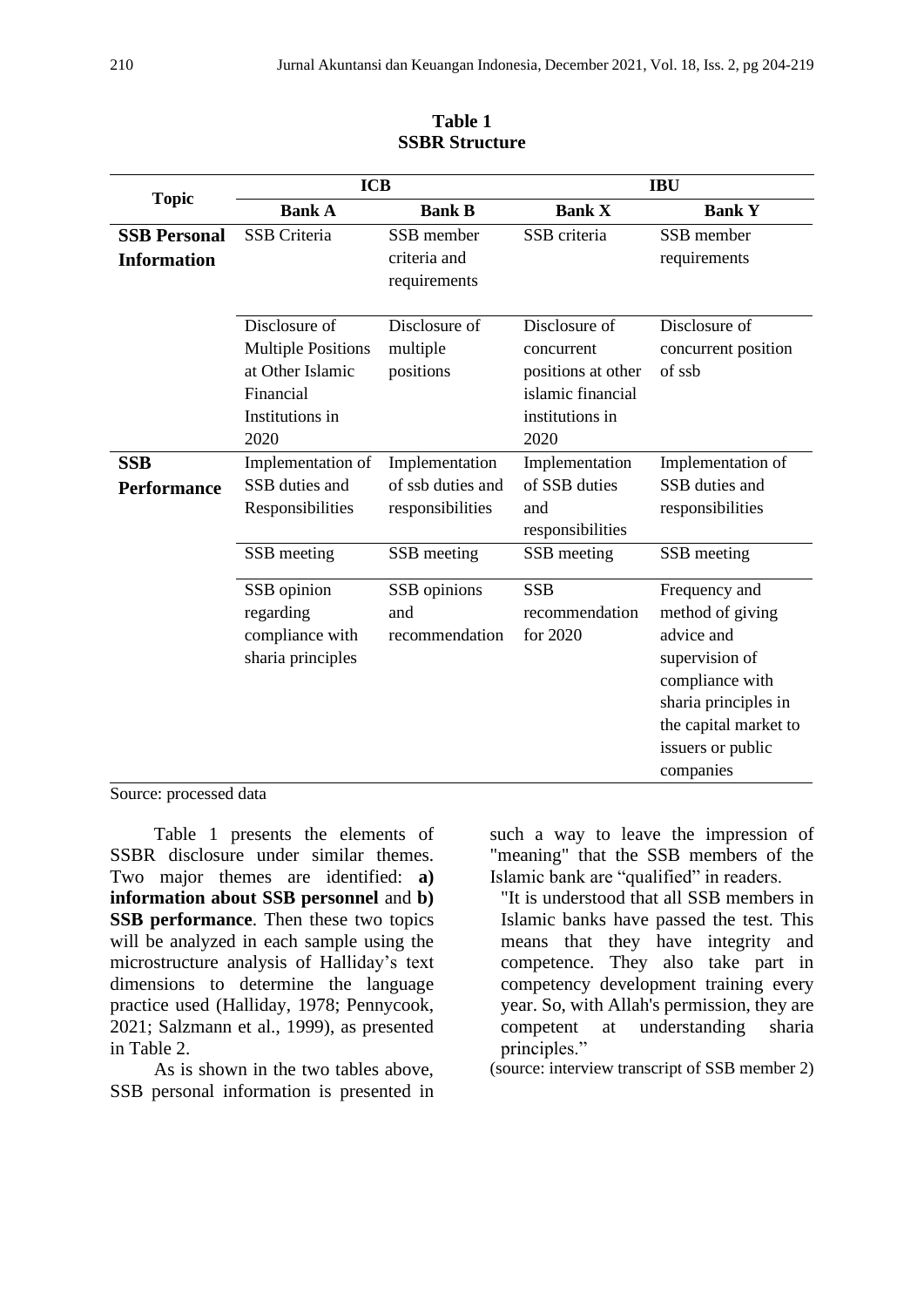| <b>Topic</b>                              | <b>ICB</b>                                                                                                                                                                                                                                                                                                                                                                                                                                                                                                                                                        |                                                                                                                                                                                                                                                                                                                                       | <b>IBU</b>                                                                                                                                                                                                                                                                                                                                                                                                                                                                             |                                                                                                                                                                                                                                                                                                                                                                                                                                                                                                                                                                                                                                                           |
|-------------------------------------------|-------------------------------------------------------------------------------------------------------------------------------------------------------------------------------------------------------------------------------------------------------------------------------------------------------------------------------------------------------------------------------------------------------------------------------------------------------------------------------------------------------------------------------------------------------------------|---------------------------------------------------------------------------------------------------------------------------------------------------------------------------------------------------------------------------------------------------------------------------------------------------------------------------------------|----------------------------------------------------------------------------------------------------------------------------------------------------------------------------------------------------------------------------------------------------------------------------------------------------------------------------------------------------------------------------------------------------------------------------------------------------------------------------------------|-----------------------------------------------------------------------------------------------------------------------------------------------------------------------------------------------------------------------------------------------------------------------------------------------------------------------------------------------------------------------------------------------------------------------------------------------------------------------------------------------------------------------------------------------------------------------------------------------------------------------------------------------------------|
|                                           | <b>Bank A</b>                                                                                                                                                                                                                                                                                                                                                                                                                                                                                                                                                     | <b>Bank B</b>                                                                                                                                                                                                                                                                                                                         | <b>Bank X</b>                                                                                                                                                                                                                                                                                                                                                                                                                                                                          | <b>Bank Y</b>                                                                                                                                                                                                                                                                                                                                                                                                                                                                                                                                                                                                                                             |
| <b>SSB Personal</b><br><b>Information</b> | 1. Observation of semantic<br>meanings in the writing of<br>the words "has", "fulfill",<br>and "requirements"<br>juxtaposed with the<br>regulation of the Bank of<br>Indonesia<br>$(15/13/PBI/2013)$ in the<br>text of SSB qualifications.<br>2. The presence of the word<br>"effective" and the<br>repetition of the word<br>"independent" in the SSB<br>interview.<br>3. The presence of picture<br>visualization to create<br>closeness with the readers<br>of the text<br>4. Embedding the title of Hajj<br>in the description of the<br>names of SSB members | 1. The presence of<br>background in the text<br>of SSB qualifications to<br>describe a strong<br>character<br>2. The choice of words<br>"various" and<br>"program" in the SSB<br>qualifications text as a<br>strategy to increase<br>readers' confidence<br>3. The presence of picture<br>visualization to<br>complete the legitimacy | 1. Observation of sentences in<br>semantic structures; the use of<br>the Indonesian prefix "me" in<br>[following] and [doing] in the<br>SSB qualifications text as an<br>attempt to produce a positive<br>image that the SSB has carried<br>out its functions well<br>2. The use of active sentences in<br>regarding SSB qualifications<br>which can be assessed as the<br>attitude of the text producer in<br>forming a good image to<br>high<br>maintain<br>self-<br>a<br>assessment | choice<br>1. The<br>"all".<br>of<br>words<br>"mandatory", and "criteria" in the<br>opening of the SSB qualifications<br>text which can be construed as an<br>effort to create an initial impression<br>that all SSB members have met the<br>qualifications in the regulation of<br>Bank of<br>Indonesia No.<br>the<br>11/33/PBI/2009<br>SSB answers in interviews 2. The presence of two languages, the<br>Indonesian language and English, in<br>one table of information across<br>multiple positions can leave an<br>impression of convenience. The<br>independent presentation of tables<br>may also give off the impression of<br>easy presentation. |
| <b>SSB</b><br><b>Performance</b>          | 1. The choice of words<br>"exceeds", "according to",<br>and "increase" in the<br>disclosure of SSB activities<br>in 2020 described in the<br>use of the colon symbol as<br>a sign of detailed<br>information                                                                                                                                                                                                                                                                                                                                                      | 1. Observation of the<br>syntactic arrangement<br>of sentences; the<br>presence of passive<br>sentences to emphasize<br>the activities that have<br>been carried out by the<br>SSB, contained in the                                                                                                                                  | 1. Observation<br>of<br>semantic<br>meanings: the use of the colon<br>symbol in the text of SSB<br>performance is intended to<br>indicate properly maintained<br>performance.<br>This is an<br>attempt to produce a positive<br>image.                                                                                                                                                                                                                                                 | 1. At the semantic level, the presence<br>of the words "run", "to put forward",<br>"implementation"<br>and<br>in<br>the<br>performance text is an effort to<br>present the impression that the SSB<br>has carried out its duties and<br>functions well.                                                                                                                                                                                                                                                                                                                                                                                                   |

**Table 2 SSBR Language Practice**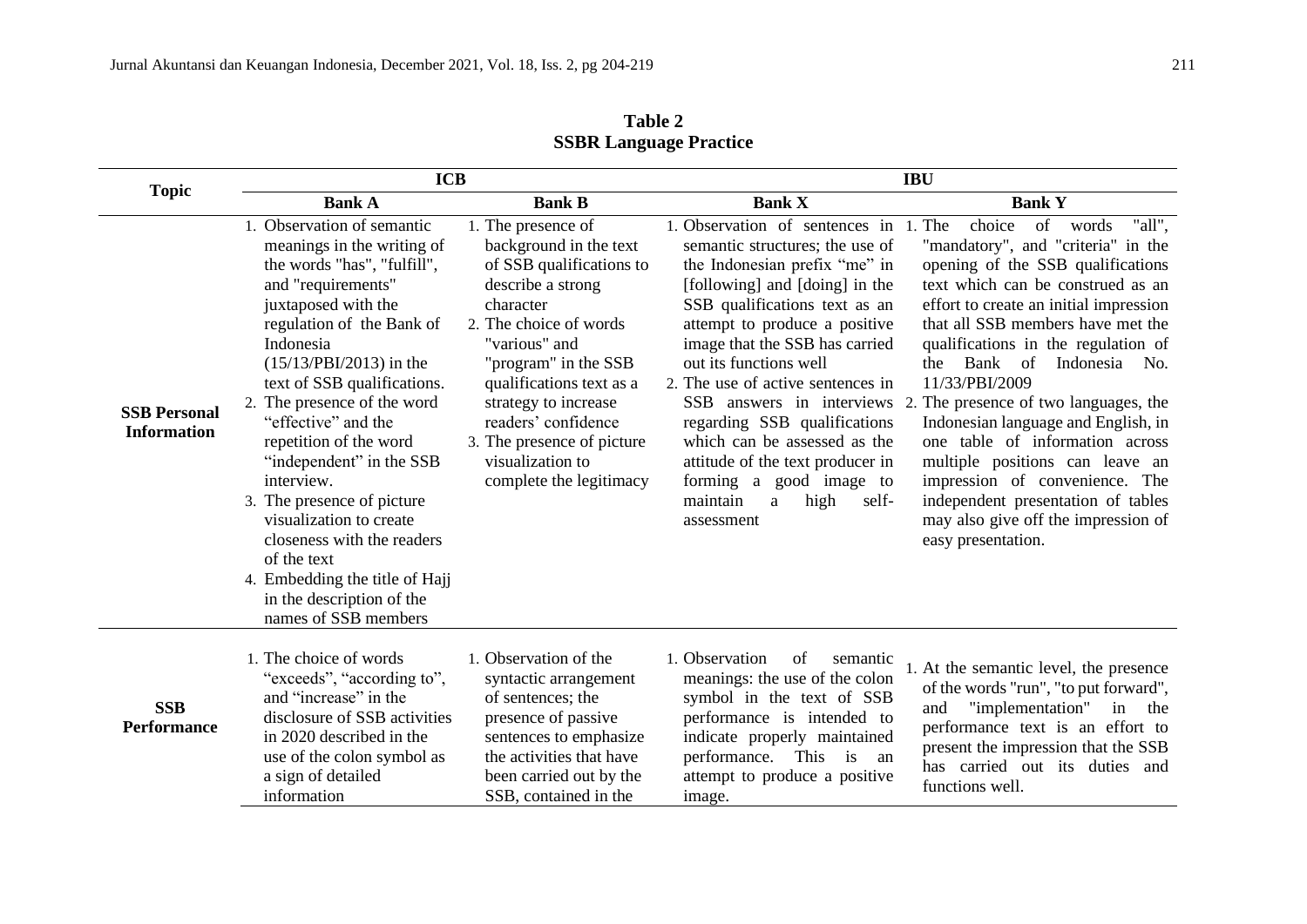| <b>Topic</b> | <b>ICB</b>                                                                                                                                                                                          |                                                                                                                                                                                                                                                                     | <b>IBU</b>                                                                                                                                                    |                                                                                                                                                                                                                                                                                                                                                                                             |  |
|--------------|-----------------------------------------------------------------------------------------------------------------------------------------------------------------------------------------------------|---------------------------------------------------------------------------------------------------------------------------------------------------------------------------------------------------------------------------------------------------------------------|---------------------------------------------------------------------------------------------------------------------------------------------------------------|---------------------------------------------------------------------------------------------------------------------------------------------------------------------------------------------------------------------------------------------------------------------------------------------------------------------------------------------------------------------------------------------|--|
|              | <b>Bank A</b>                                                                                                                                                                                       | <b>Bank B</b>                                                                                                                                                                                                                                                       | <b>Bank X</b>                                                                                                                                                 | <b>Bank Y</b>                                                                                                                                                                                                                                                                                                                                                                               |  |
|              | 2. Syntax observations of the<br>language logic; the<br>presence of passive<br>sentences with the<br>highlighting of events that<br>are considered beneficial<br>on the topic of SSB<br>performance | text of the SSB<br>performance and<br>interview results<br>2. Highlighting what the<br>SSB has done in<br>graphic elements such<br>as the use of bold fonts<br>and the use of different<br>fonts in the<br>performance text as an<br>effort to control<br>attention | creating<br>language<br>by<br>SSB<br>metaphors related<br>to<br>performance in an interview is<br>a sign of an effort to create a<br>carrying out its duties. | 2. Presenting language rhetoric 2. The repetition of the word "run" in<br>the SSB performance text can also<br>imply that the text producer has<br>intended to highlight what the SSB<br>has done to give assertiveness.<br>positive image of the SSB in 3. The tabulation of information on<br>multiple jobs served as an organizer<br>of ideas to leave the impression of<br>convenience. |  |

Source: processed data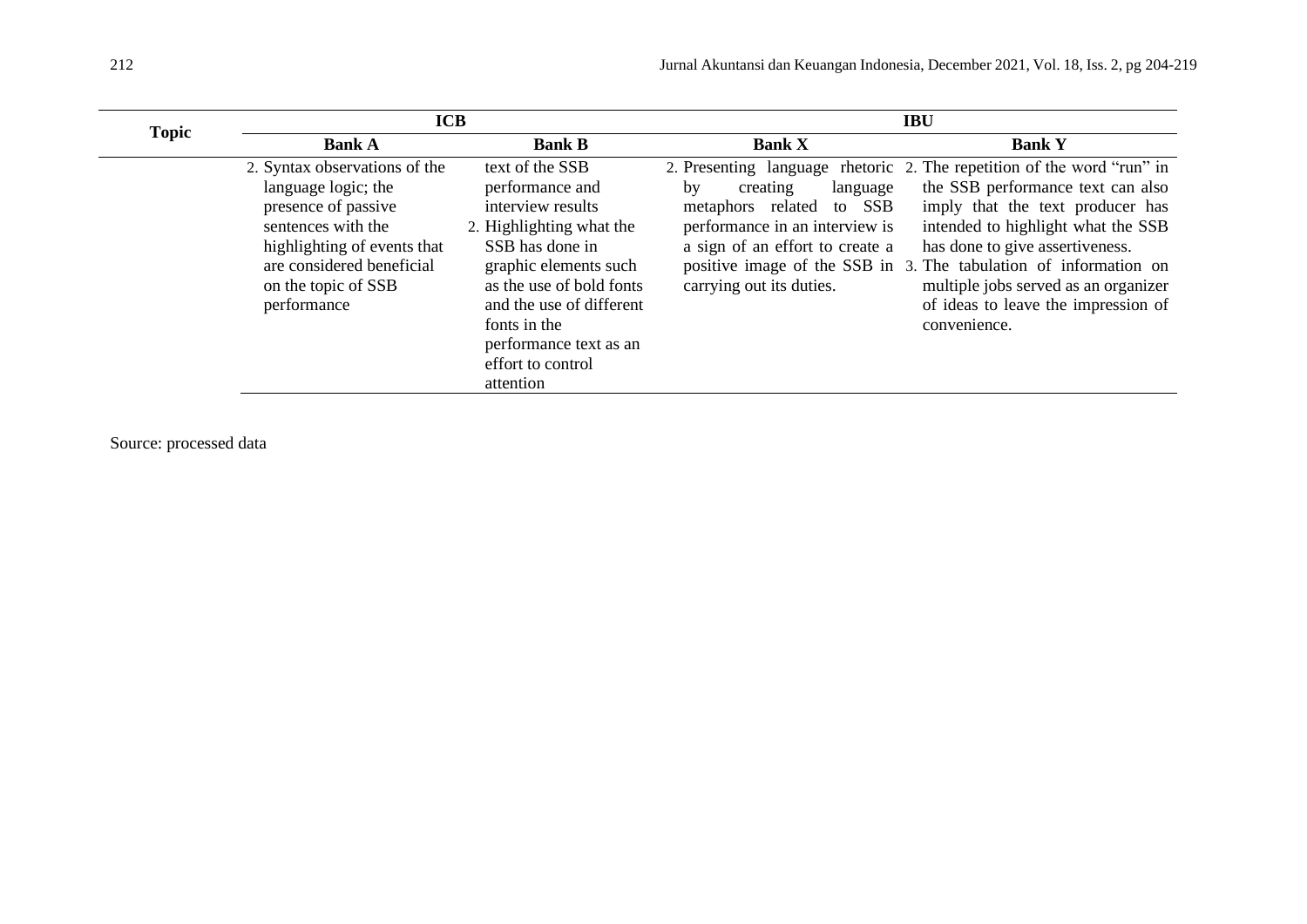The ideological language practice is presented by the text-producing subjects as they are considered to have full power over the SSBR texts (Pennycook 2021; Santoso 2008; Wuryaningrum 2020), which is used in the context of persuasive communication with the readers of the texts (Dada and Onyas 2021; Halliday 1978; Meyer et al. 1987; O'Keefe 2016; Salzmann et al. 1999; Sherif and Hovland 1961). Thus, we find that the language practice can then be construed as a strategy of building a positive image for the SSB through SSBRs.

### **Macrostructure Analysis on the Context of Situation in SSBR Texts**

Text is a language function in that it carries out a certain function in a context of situation. In the situation context trilogy analysis, the field of discourse, the tenor of discourse, and the mode of discourse are used to find out what function the SSBR texts are serving (Halliday 1978; Meiden 2016; Wuryaningrum 2020). In this research, maintaining a good image is the most common goal for each situation because the SSB technically and intentionally possesses the power to do so. Thus, in the structure of the SSBR texts, both in the opening and in the content, there are some indications that the choice of words as outlined in the SSBR texts is deliberate and is carried out in such a way that the readers has the impression that the SSB has done a good job (Deng et al. 2021; Jucker 1997; Nwagbara and Belal 2019). When validity and actuality should be presented (Dada and Onyas 2021).

## **Field of Discourse**

As a part of GCG implementation, it is compulsory according to the regulation of the Bank of Indonesia No. 11/33/PBI/2009 to establish an SSB in a corporate structure. This regulation allows the SSB to direct and supervise the activities of Islamic entities, providing a logical consequence for presenting a report.

"Every product issued by Islamic banks must be reviewed and examined first by the Sharia Supervisory Board, then an opinion is given on that product. So, if the bank, in this case the Islamic bank, launches a new product, it is shariacompliant."

(Source: interview transcript of SSB member 1)

This practice includes the implementtation of applicable rules, such as one requiring to produce an SSBR and present it before the bank and the NSB, which can be seen as a way to make an adjustment to the external environment (Wuryaningrum 2020) as well as to adapt the bank to the world circle of Islamic banking in Indonesia (Hasan 2011; Ibrahim et al. 2004; Jusup 2014).

This adaptation departs from a motive for superiority before the NSB and the bank itself, resulting from the emergence of a business activity that is full of subjective interests as well as the interest of Islamic banks in prolonging their existence in the pursuit of business sustainability while remaining sharia-compliant (Meiden 2016; Santoso 2008; Wuryaningrum 2020) as the field of discourse is a place where the text is played to achieve an interest (Halliday 1978; Meyer et al. 1987).

#### **Tenor of Discourse**

The tenor of discourse refers to the relational nature between participants, including the understanding of their roles and status in social and lingual contexts. The actors involved are, of course, SSB members who have sharia authority over the bank in the sense that they are those who hold power over the bank's sharia statements, addressed to stakeholders in general (Halliday 1978; Halliday and Hasan 1985; Meyer et al. 1987; Nwagbara and Belal 2019). Thus, the essential feature of an SSBR text is the interaction between discourse participants. In this interaction there is a semantic struggle between the individuals involved. For this reason, the text of the SSBR will never be a social vacuum, but something that aims to influence, refute, or persuade (Jucker 1997;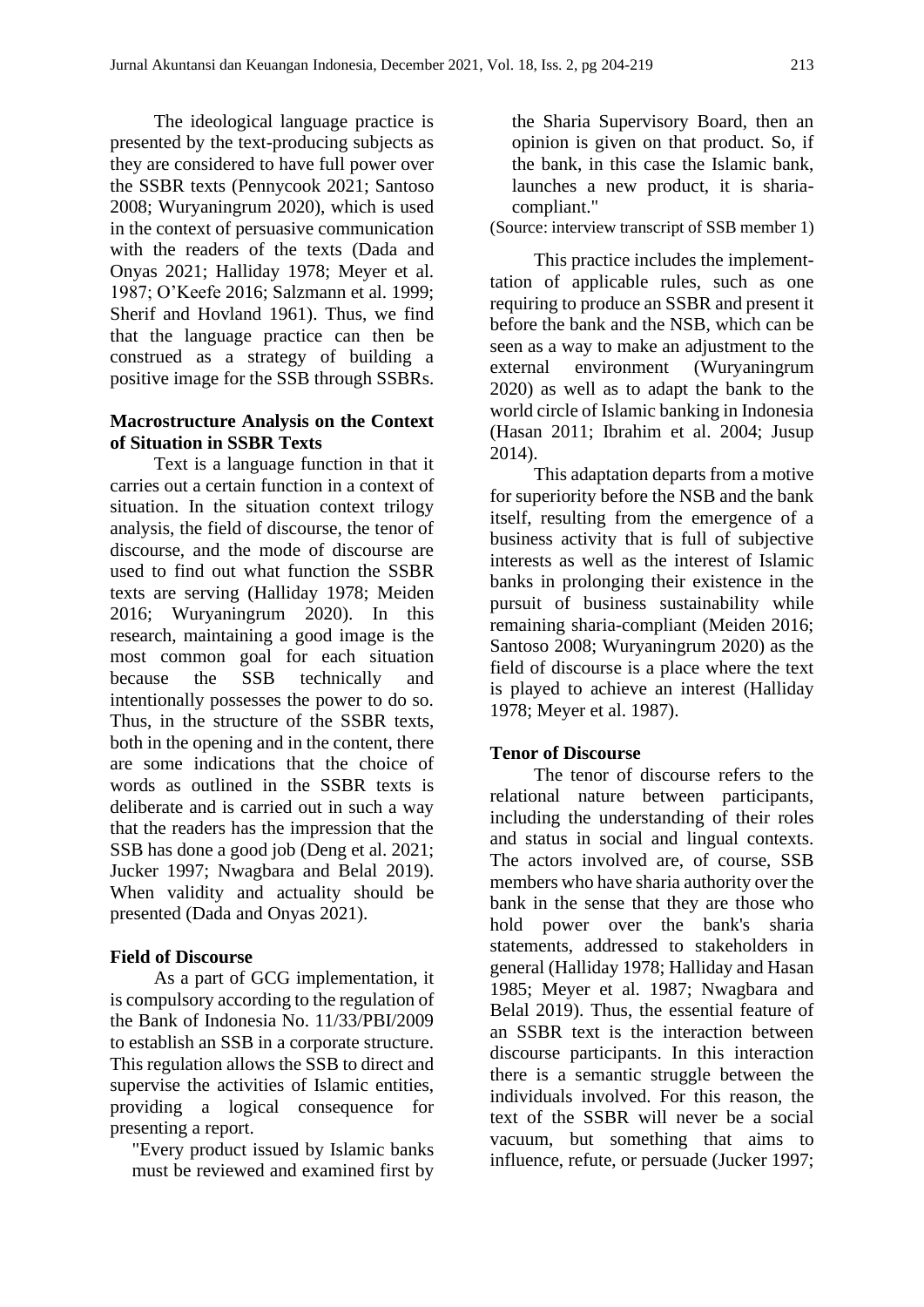Nwagbara and Belal 2019; Sherif and Hovland 1961).

"We have discussions like once in a monthly meeting with the board of directors, and once every three months there is a meeting with the director of compliance."

(source: interview transcript of SSB member 3)

# **Mode of Discourse**

The mode of discourse refers to the part of the language that is being played in the context of situation. Its meanings are derived from the textual elements when the SSBR reflects the mode in the particular role the text is playing regarding the situation or how the SSB uses this language function in its context (Halliday and Hasan 1985). It is reflected in the language practice of the text producers in the SSBR production process as well as the language practice in the form of written speech (Nwagbara and Belal 2019).

This whole language practice is a mode of an effort to build a positive image of the text producers on their performance. On the other hand, the results of the observation of the substantial microstructure are still considered weak (Meiden 2016). It is as reflected in the text of SSB performance which does not describe what the SSB should do in the realm of *ex-ante* and *ex-post* duties, nor does it include disclosure of qualifications explaining required competences in detail (Meiden 2016; Santoso 2008; Wuryaningrum 2020).

# **Text Contention: Domination and Misrepresentation**

From the context of the situation trilogy, the text in an SSBR does not come on its own, nor does it exist independently in a clear position. The presence of SSBR constitutes a dialectical relationship in compliance with regulations as an adaptation to the outside world within the scope of Indonesian banking to obtain or maintain existence (Halliday and Hasan 1985; Wuryaningrum 2020). For this reason, there is text contention as a mode of discourse, where the SSB is considered to only focus on developing language practices as an effort to produce a positive image and avoid negative ones to lead the reader of the text in a desired direction (Jucker 1997; Nwagbara and Belal 2019; Sherif and Hovland 1961).

Meanwhile, at the stage of language practice presentation, there is a semantic struggle in the interaction of meaning exchange to choose certain codes so that language is made of a set of political and ideologal elements (Santoso 2008; Wuryaningrum 2020). There is a situation where speakers in their power are acting as interfering smugglers so that language can be used as an instrument to do something (Halliday and Hasan 1985), resulting in an unequal or unfair discourse in which the text producer and the text consumer do not have a balanced relationship.

Furthermore, when the words of SSB members are seen in their natural meanings that appear normal and reasonable to the public, indeed they are being manipulated. The producer of the text acts as a superior because they dominate the text presented to the reader as a dominant party (Wuryaningrum 2020). The report only acts as a tool of persuasion and lacks substance in performance (Meiden 2016).

Also, there are patterns in language practices indicating weak disclosure of substantial qualifications and performance (Hasan 2011; Ibrahim et al. 2004). To this extent, legitimacy is considered important to have business operations run sustainably. Thus, there is a mutually beneficial relationship between the bank and the SSB despite the misrepresentation of SSBR contents regarding the SSB's performance practices (Czerny 2020; Endraswati 2017; Hasan 2011).

# **Macrostructure Analysis in the Context of Culture**

# **Compliance for Existence**

In the broader scope of internationalscale regulations, the Accounting and Auditing Organization of Islamic Financial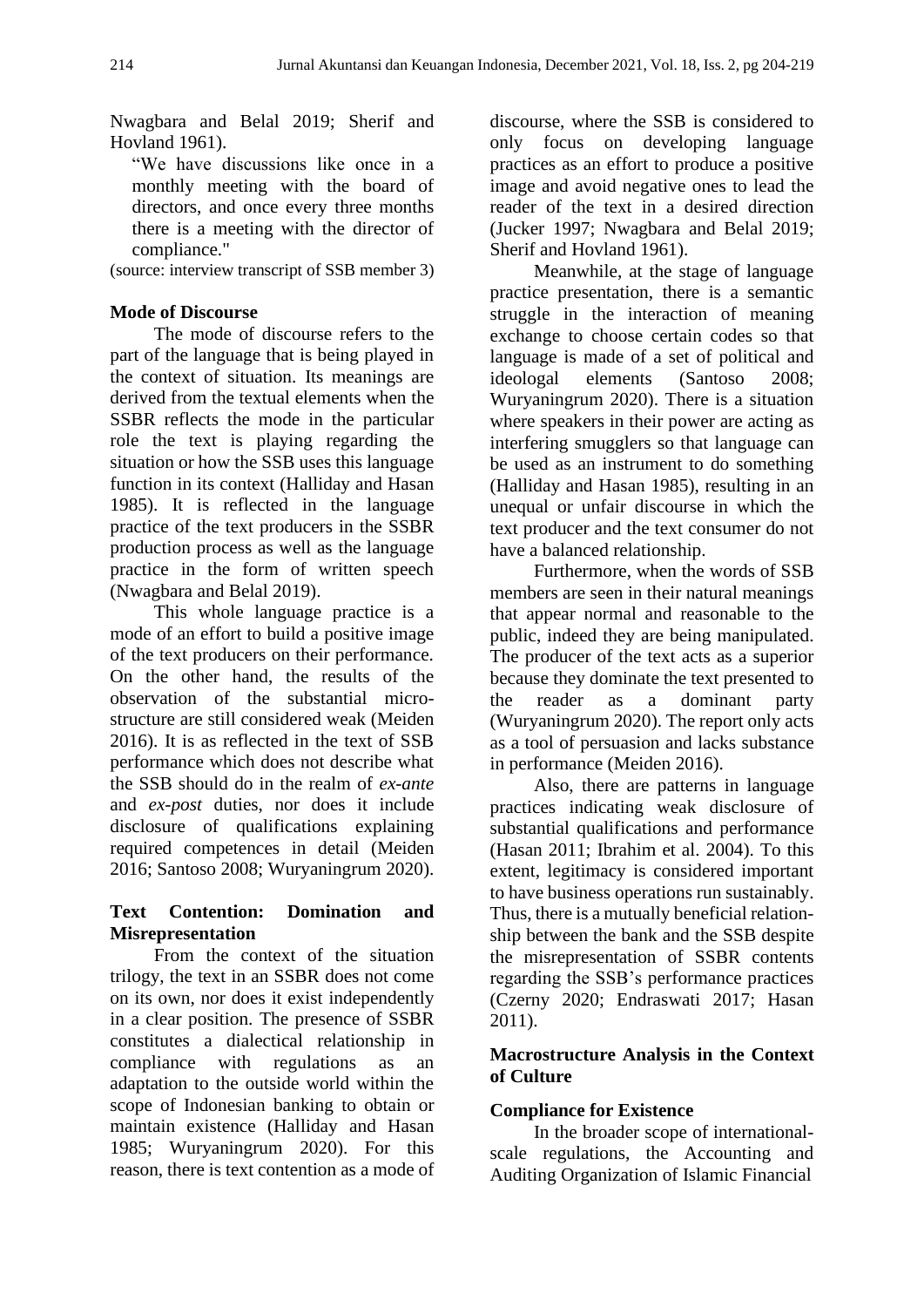Institutions (AAOIFI) in the Governance Standard for Islamic Financial Institutions (GSIFI) Number 1 Paragraph 2 provides a fairly clear explanation on the SSB's existence in the governance structure of Islamic banking through its appointment, composition, and SSBRs (Ali Rama 2015). Thus, compliance with this regulation is tied to the ongoing context of culture as in the local context of banking that implements GCG (Baklouti 2020; Hamza 2013; Prastiwi 2017). So, the establishment of the SSB and SSBRs is also a step or effort to adjust to the external global environment, which is considered necessary for a more comprehensive defence of existence, so that it can be accepted and get more recognition from stakeholders.

# **Subjective Interests Preservation of SSBR Text Producers**

In the SSBR production process, the SSB is also faced with the duty of presenting a noble organizational culture in the form of a mundane behavior reflecting the original culture in a transparent and accountable way (Grais and Pellegrini 2006; Muhammad 2018; Rokan 2018; Waluyo 2016). Otherwise, the SSB can just neglect the duty and manipulate the text with the language practice for their subjective interests (Meiden 2016) in the pseudo-consciousness context of the situation. And when it happens, to cover its weak performance, this report is shifting its nature from being informative to being opportunistic (Riley and Yen 2019). Such consciousness is nothing more than an effort to preserve their short-term subjective interests.

# **CONCLUSION**

This study aimed to assess the contention behind the production of an SSBR as a text. We find that, first, in terms of the microstructure of the text, the thematic analysis on the topic of personal information and performance, the language practices at the semantic and syntactic levels are presented in the form of affirmation of compliance with the law, variations in the writing of the text using bold fonts and different font sizes, as well as presentation of logic, language, stylistics, metaphors, and visualization. All of them are assessed as efforts to build the character and positive image of the SSB in a report.

Second, in macrostructure analysis through the reading of the context of situation trilogy, the SSB is considered to only focus on compiling language practices in reports as an effort to produce a positive image to bring the reader of the text in a desired direction. The report is intended as a strategy to build the image of the SSB, and more broadly Islamic banks that are supervised, to maintain their existence and gain legitimacy amid weak qualifications and performance, so that what is presented is a misrepresentation.

Third, the macrostructure analysis of the context of culture shows that there is an effort to align existence for the sake of preserving the interests of the textproducing subject as practiced internationally. In the context of preservation of existence, the SSBR text becomes a manipulative field reflecting the reality that the report is more concerned with the content to cover up the reporter's weak performance in carrying out supervisory functions on Islamic banks.

This study raises awareness and provides input for SSBR disclosure, especially as one of the structures of GCG practices. SSBRs should not be interpreted only as a 'stimulation tool' to influence readers, but as a reflection of good performance. So, instead of just fulfilling or following national and international regulations as formality, SSBRs should reflect the reality.

Finally, as with other studies, limitations do exist in this research. First, this research employed only a limited number of research objects. Second, this research was conducted during a pandemic, leaving conducting interviews by phone as the only option, and this was coupled with an unstable internet network. Third, there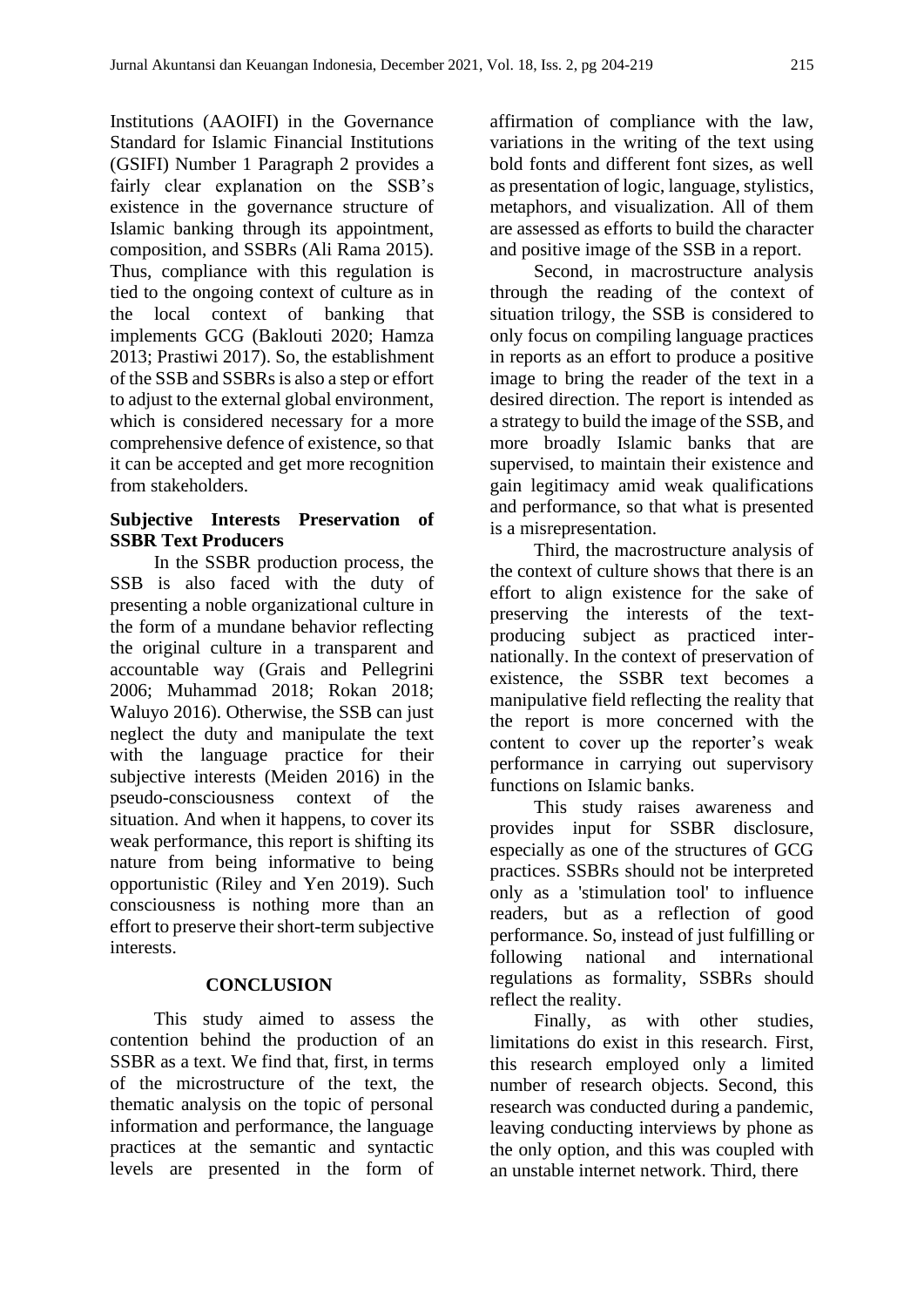was a low diversity in reporting. Lastly, a greater effort to fully apply Halliday's CDA is needed. We encourage future studies to investigate this critical emerging issue by expanding the research objects, conducting in-depth interviews, going deep into the data, and applying Halliday's CDA as a whole.

#### **REFERENCES**

- Abadi, A. C. K., and Janani M. H. 2013. The role of disclosure quality in financial reporting. *European Online Journal of Natural and Social Sciences*, *2*(3s), 439–443.
- Ana Nurwakhidah. 2020. Analisis Kinerja Dewan Pengawas Syariah dalam Mengawasi Bank Syariah. *MALIA Jurnal Ekonomi Islam*, *12*(1), 53–66.
- Arif, M. I. A. M., Markom, R., and Hanapi, H. 2018. The Principles of Shariah Governance in Statutory Duties of Shariah Advisory Council in Malaysian Islamic Banking System: A Way Forward. *International Journal of Business Marketing and Management*, *3*(2), 2456–4559. www.ijbmm.com
- Astuti, R. Y. 2015. Analisa Kinerja Dewan Pengawas Syariah di Bank Syariah. *Al Tijarah*, *1*(2), 194.
- Baklouti, I. 2020. Is the Sharia supervisory board a friend or an enemy of Islamic banks? *Journal of Islamic Marketing*, *ahead*-*of*-*p*(ahead-of-print).
- Butt, D., Fahey, R., Feez, S., and Spinks, S. 2012. *Using Functional Grammar: An Explorer's Guide*. Palgrave Macmillan.
- Czerny, M. 2020. Muslim auditors' ethics. *Zeszyty Teoretyczne Rachunkowości*, *108*(164), 229–240.
- Dada, O. (Lola), and Onyas, W. I. 2021. Negotiating agency in mitigating franchisee failure: A critical discourse analysis. *Industrial Marketing*

*Management*, *98*, 1–16.

- Deng, Q., Wang, Y., Rod, M., and Ji, S. 2021. Speak to head and heart: The effects of linguistic features on B2B brand engagement on social media. *Industrial Marketing Management*, *99*,  $1-15.$
- Endraswati, H. 2017. *Struktur Islamic Corporate Governance Dan Kualitas Pengungkapan Laporan Keuangan Pada Bank Syariah Di Indonesia*. Endraswati, Hikmah.
- Faozan, A. 2013. Implementasi Good Corporate Governance Dan Peran Dewan Pengawas Syariah Di Bank Syariah. *La\_Riba*, *7*(1), 1–14.
- Fauzi, A., and Supandi, A. F. 2019. Perkembangan Audit Syariah Di Indonesia. *Jurnal Istiqro*, *5*(1), 24.
- Febianto, I. 2011. Analisis Laporan Tahunan Dewan Pengawas Syariah (DPS) Pada Bank Syariah di Indonesia. *Forum Riset Perbankan Syariah*.
- Grais, W., and Pellegrini, M. 2006. Corporate Governance and Shariah Compliance in Institutions Offering Islamic Financial Services. *World Bank Policy Research Working Paper*, *4054*. https://openknowledge.worldbank.org /handle/10986/8901
- Grassa, R. 2015. Shariah supervisory systems in Islamic finance institutions across the OIC member countries. *Journal of Financial Regulation and Compliance*, *23*(2), 135–160.
- Hadi, S. 2017. Audit dan Tata Kelola Lembaga Keuangan Syariah. *Az Zarqa'*, *9*(2), 169–181.
- Halliday, M. A. 1978. *Language as Social Semiotic: The Social Interpretation of Language and Meaning*. Hodder Arnold.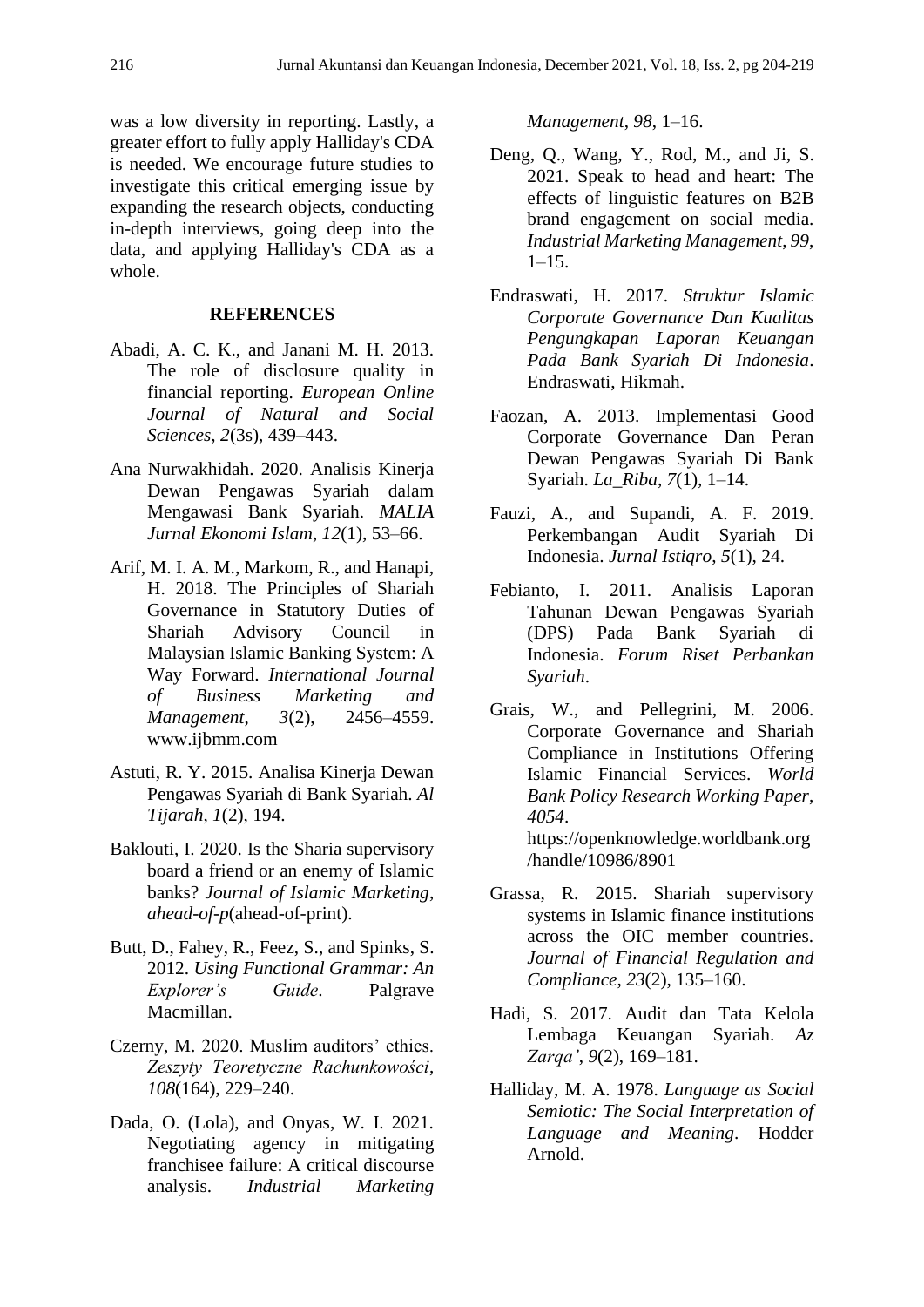- Halliday, M. A. K., and Hasan, R. 1985. *Language, Context and Text: Aspects of Language in a Social-Semiotic Perspective*. Deakin University Press.
- Hamza, H. 2013. Sharia governance in Islamic banks: effectiveness and supervision model. *International Journal of Islamic and Middle Eastern Finance and Management*, *6*(3), 226– 237.
- Haniffa, R. 2010. Auditing Islamic Financial Institutions, in Islamic Finance: Instruments and Markets. *QFinance*.
- Hanum, E. F., and Sholihin, M. 2019. Pengungkapan Keadilan Sosial: Studi pada Bank Syariah di Indonesia. *Jurnal Dinamika Akuntansi Dan Bisnis*, *6*(1), 1–16.
- Hasan, Z. 2011. A survey on Shari'ah governance practices in Malaysia, GCC countries and the UK. *International Journal of Islamic and Middle Eastern Finance and Management*, *4*(1), 30–51.
- Hasanah, S. M., and Kurniawan, R. 2019. Konsep Islamic Corporate Governance Fakultas Ekonomi dan Bisnis Islam UIN Mataram. *IQTISHADUNA*, *10*(1), 31–54.
- Hidayat, F. 2016. Alternative Sistem Pengawasan Pada Koperasi Simpan Pinjam Dan Pembiayaan Syariah (KSPPS) Dalam Mewujudkan Shariah Compliance. *UIN Sunan Kalijaga*, *2*(1), 25.
- Ibrahim, S. H. M. et al. 2004. Alternative Disclosure And Performance Measures for Islamic Bank. *Second Conference on Administrative Sciences: Meeting the Challenges of the Globalization Age, King Fahd University of Petroleum & Minerals, Dhahran, Saudi Arabia*.
- Jucker, A. H. 1997. Persuasion by Inference. *Belgian Journal of*

*Linguistics*, *11*, 121–137.

- Jusup, A. H. 2014. *Auditing: Pengauditan Berbasis ISA*. Sekolah Tinggi Ilmu Ekonomi YKPN.
- Kasi, B. R., and Mahmood, N. 2019. Composition and Working of the Sharia Supervisory Boards in Bahrain's Islamic Banks. *Economy*, *6*(2), 76–81.
- Kuswanto, E. 2018. *Implementasi Keputusan DSN Mui Nomor 3 Tahun 2000 Tentang Tentang Tugas Dan Fungsi Dewan Pengawas Syari'Ah Di Bank Pembiayaan Rakyat Syariah (Bprs) Khasanah Ummat Dan Bank Pembiayaan Rakyat Syariah (Bprs) Bina Amanah Satria (Bas) Purwokerto*. repository.iainpurwokerto.ac.id/4246/ 1/Tesis Lengkap.pdf
- Larbsh, M. M. 2015. Islamic Perspective of Corporate Governance. *University Bulletin*, *1*(17), 135–152.
- Meiden, C. 2016. *Dekonstruksi Atas Realitas Mutu (Analisis Wacana Kritis Terhadap Subjek Auditee dalam Wacana Teks Borang Akreditasi Prodi Akuntansi)*. Brawijaya University.
- Meutia, I., and Putra, B. C. 2017. Narrative Accounting Practices in Indonesia Companies. *Binus Business Review*, *8* (1), 77.
- Meyer, C. F., Halliday, M. A. K., and Hasan, R. 1987. Language, Context, and Text: Aspects of Language in a Social-Semiotic Perspective. *TESOL Quarterly*, *21*(2), 353.
- Misbach, I. 2015. Kedudukan Dan Fungsi Dewan Pengawas Syariah Dalam Mengawasi Transaksi Lembaga Keuangan Perbankan Syariah Di Indonesia. *MIND Jurnal Manajemen Ide Dan Inspirasi*, *2*(1), 79–93.
- Mubaligh, A. 2011. Relasi Bahasa Dan Ideologi. *LiNGUA: Jurnal Ilmu*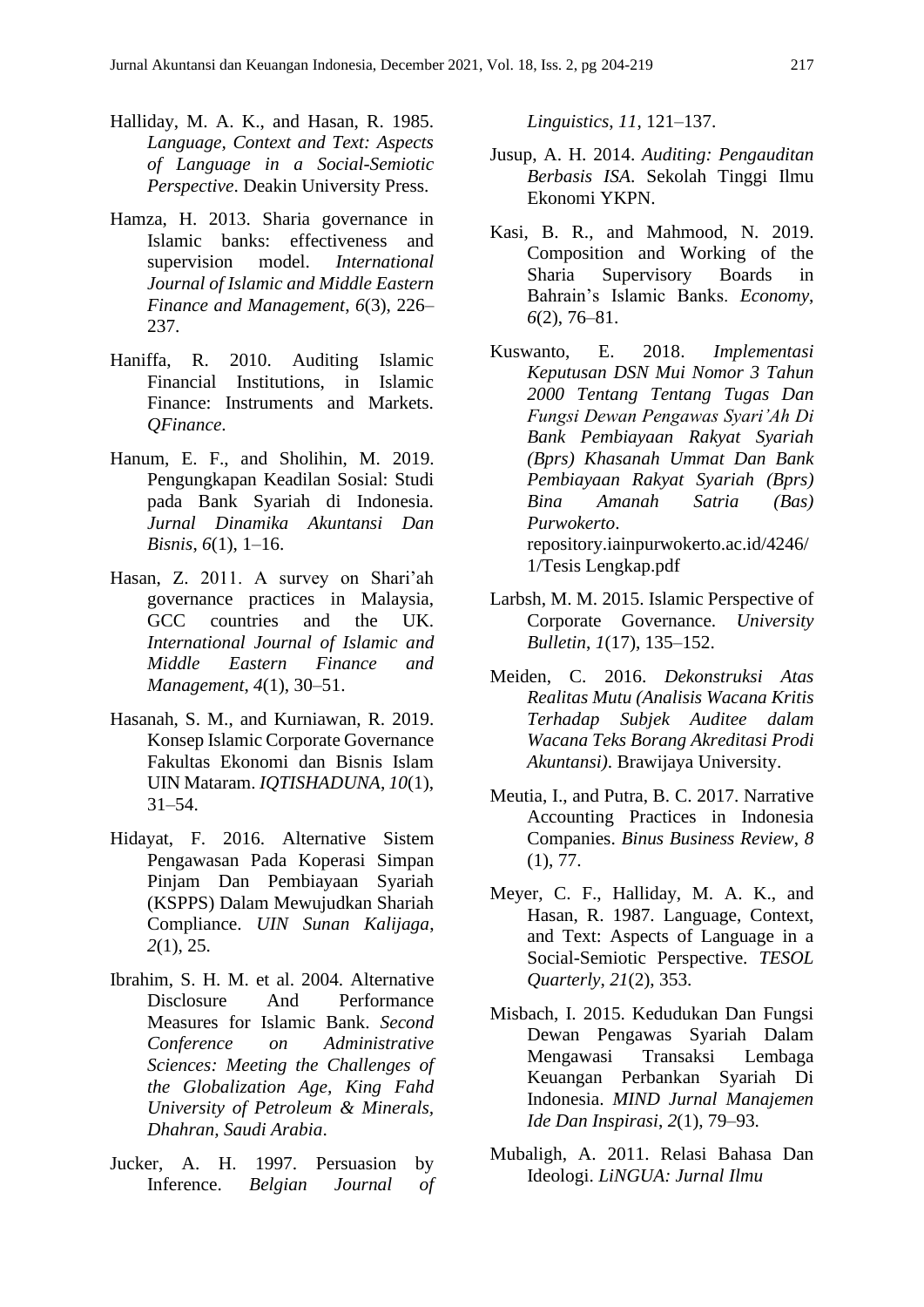*Bahasa Dan Sastra*, *5*(2).

- Muhammad, R. 2018. Shariah governance for Islamic banking : What can be learnt from Malaysia ? *Conference on Islamic Management Accounting and Economics*, *1*(1999), 111–123.
- Musolff, A. 2021. *Hyperbole and emotionalisation: Escalation of pragmatic effects of proverb and metaphor in the "Brexit" debate*. *25*(3), 628–644.
- Nathan Garas, S., and Pierce, C. 2010. Shari'a supervision of Islamic financial institutions. *Journal of Financial Regulation and Compliance*, *18*(4), 386–407.
- Nizar, N. 2018. Hubungan Etika dan Agama dalam Kehidupan Sosial. *Jurnal Arajang*, *1*(1), 27–35.
- Nomran, N. M., and Haron, R. 2020a. A systematic literature review on Sharī'ah governance mechanism and firm performance in Islamic banking. *Islamic Economic Studies*, *27*(2), 91– 123.
- Nomran, N. M., and Haron, R. 2020b. Shari'ah supervisory board's size impact on performance in the Islamic banking industry: An empirical investigation of the optimal board size across jurisdictions. *Journal of Islamic Accounting and Business Research*, *11*(1), 110–129.
- Nwagbara, U., and Belal, A. 2019. Persuasive language of responsible organisation? A critical discourse analysis of corporate social responsibility (CSR) reports of Nigerian oil companies. *Accounting, Auditing and Accountability Journal*, *32*(8), 2395–2420.
- O'Keefe, D. J. 2016. *Persuasion: Theory and Research* (3rd ed.). SAGE Publications, Inc.
- Pennycook, A. (2021). *Critical Applied*

*Linguistics*. Routledge.

- *Peraturan Bank Indonesia Nomor 11/33/PBI/2009 tentang Pelaksanaan Good Corporate Governance Bagi Bank Umun Syarian dan Unit Usaha Syariah*, (2009) (testimony of Bankof-Indonesia).
- *Peraturan Bank Indonesia Nomor 15/13/PBI/2013 Tentang Bank Umum Syariah*, (2013) (testimony of Bankof-Indonesia).
- Prastiwi, I. E. 2017. Pengaruh Independensi Dewan Pengawas Syariah dalam Mewujudkan Good Corporate Governance untuk Meningkatkan Kinerja BMT. *Jurnal Ilmiah Ekonomi Islam*, *3*(01), 77.
- Rahmat, B. Z. 2017. Optimalisasi Peran Dewan Pengawas Syariah Dalam Pelaksanaan Good Corporate Governance Di BPRS Harum Hikmah Nugraha. *Amwaluna: Jurnal Ekonomi Dan Keuangan Syariah*, *1*(2), 276– 296.
- Rama, A. 2018. Studi Komparasi Regulasi Tata Kelola Syariah Bagi Perbankan Syariah Di Negara-Negara Muslim Minoritas. *Al-Masraf: Jurnal Lembaga Keuangan Dan Perbankan*, *3*(2), 133–144.
- Rama, Ali. 2015. Analisis Kerangka Regulasi Model Shariah Governance Lembaga Keuangan Syariah di Indonesia. *Journal of Islamic Economics Lariba*, *1*(1), 1–15.
- Riley, T. J., and Yen, A. C. 2019. Accounting Narratives. In *Oxford Research Encyclopedia of Business and Management*. Oxford University Press.
- Rokan, M. K 2018. Optimalisasi Peran Dewan Pengawas Syariah (DPS) Dalam Perbankan Syariah di Medan. *Equilibrium: Jurnal Ekonomi Syariah*, *5* (2), 292.